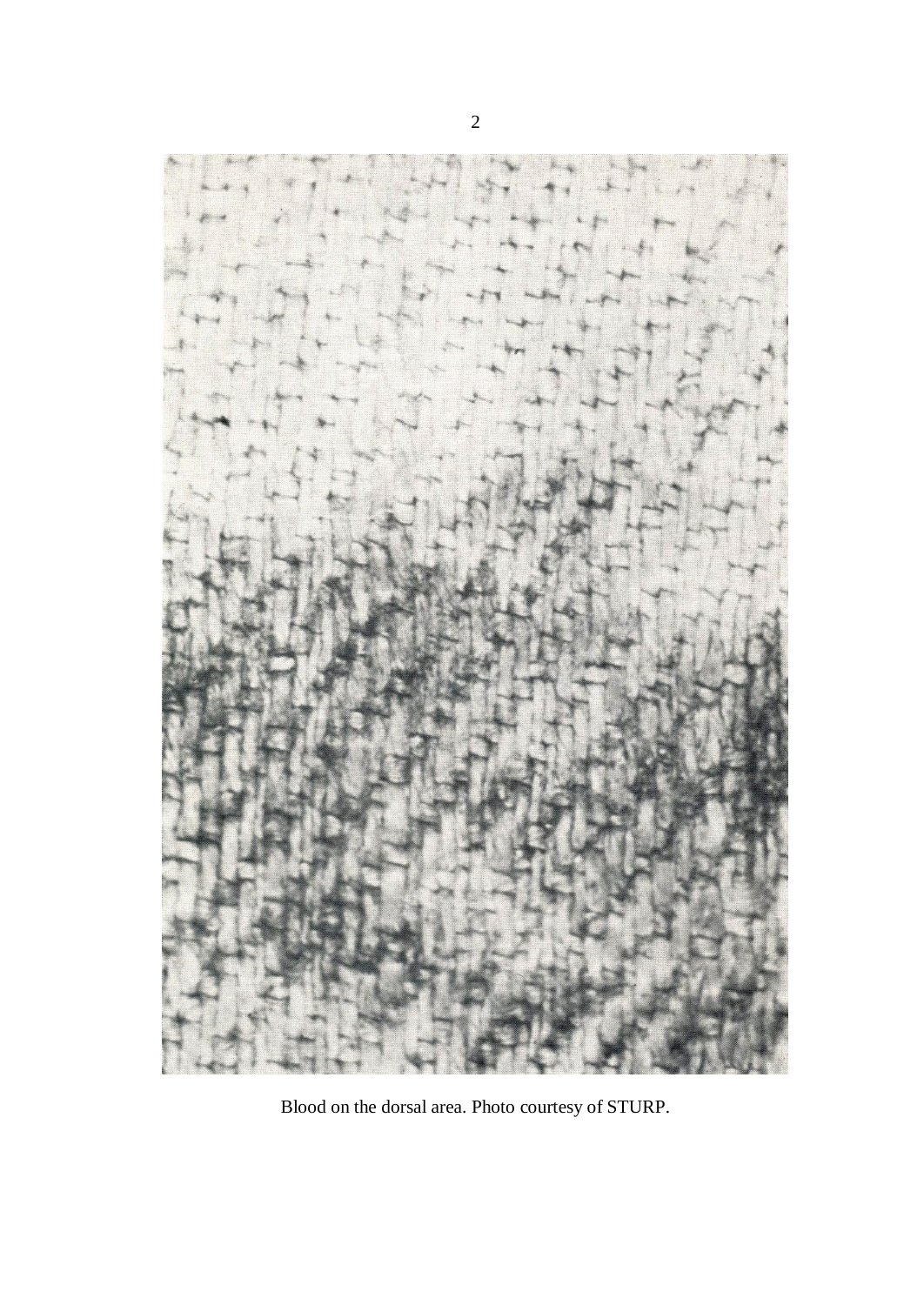# THE 1978 SCIENTIFIC STUDY OF THE SHROUD OF TURIN

## ROBERT H. DINEGAR

#### **ABSTRACT**

The image on The Shroud of Turin consists of linen fibrils that are colored by substances produced through a cellulose oxidation - degradation process. No evidence was found to suggest that pigmented or dye materials were applied to the cloth. Iron, calcium, and strontium are present in the cloth. The "blood" areas give positive test results for proteinaceous material and contain blood. The blood regions show the largest concentrations of iron.

### **I. Introduction**

The Holy Shroud is a rectangular cloth (approximately 435-cm long by 110-cm wide) kept locked in the chapel of the Royal Palace of the House of Savoy in Turin (Torino) Italy. It is owned by the House of Savoy whose titular head, Umberto II, lives in Portugal as the exiled King of Italy. The care of The Shroud is entrusted to the Archbishop of Turin. Impressed upon one surface of the cloth is a faint head-to-head double image of a man approximately 175-cm tall and 77kg in mass who has been badly mistreated.

Without doubt, The Shroud is an enigma. Millions believe this relic is the burial cloth of Jesus of Nazareth. Others are sure it is a forgery or at least not what the proponents claim. The authenticity of The Shroud is a subject of much debate. Its documented history<sup>1, 2</sup> dates only from the 14th century. In 1389 the bishop of Troyes in France (Pierre D'Arcis) pronounced the cloth a fraud and said the artist who painted the image was known. No specific details were handed down by His Excellency to substantiate the claim, however. There are various other traditions - about as well-supported - that place its first appearance close to the beginning of the Christian era.

Since The Shroud is a material object, it can be made subject to the rigors of a physicalscientific investigation. In this it differs from other equally controversial subjects such as UFOs, spooks, Bigfoots, etc. Unfortunately, the situation is complicated by the fact that, except on relatively few special occasions, The Shroud is unavailable for any type of viewing, and opportunities for examination of the cloth are quite rare. For example, there have been only five in the past hundred years.

In 1898 The Shroud was exposed in honor of the 50th anniversary of the Italian constitution. It was at this viewing that a talented amateur photographer named Secondo Pia took pictures that showed the image on its surface was a negative; i.e., the image on Pia's photographic plate was not a negative, as usual, but a positive. Just after the turn of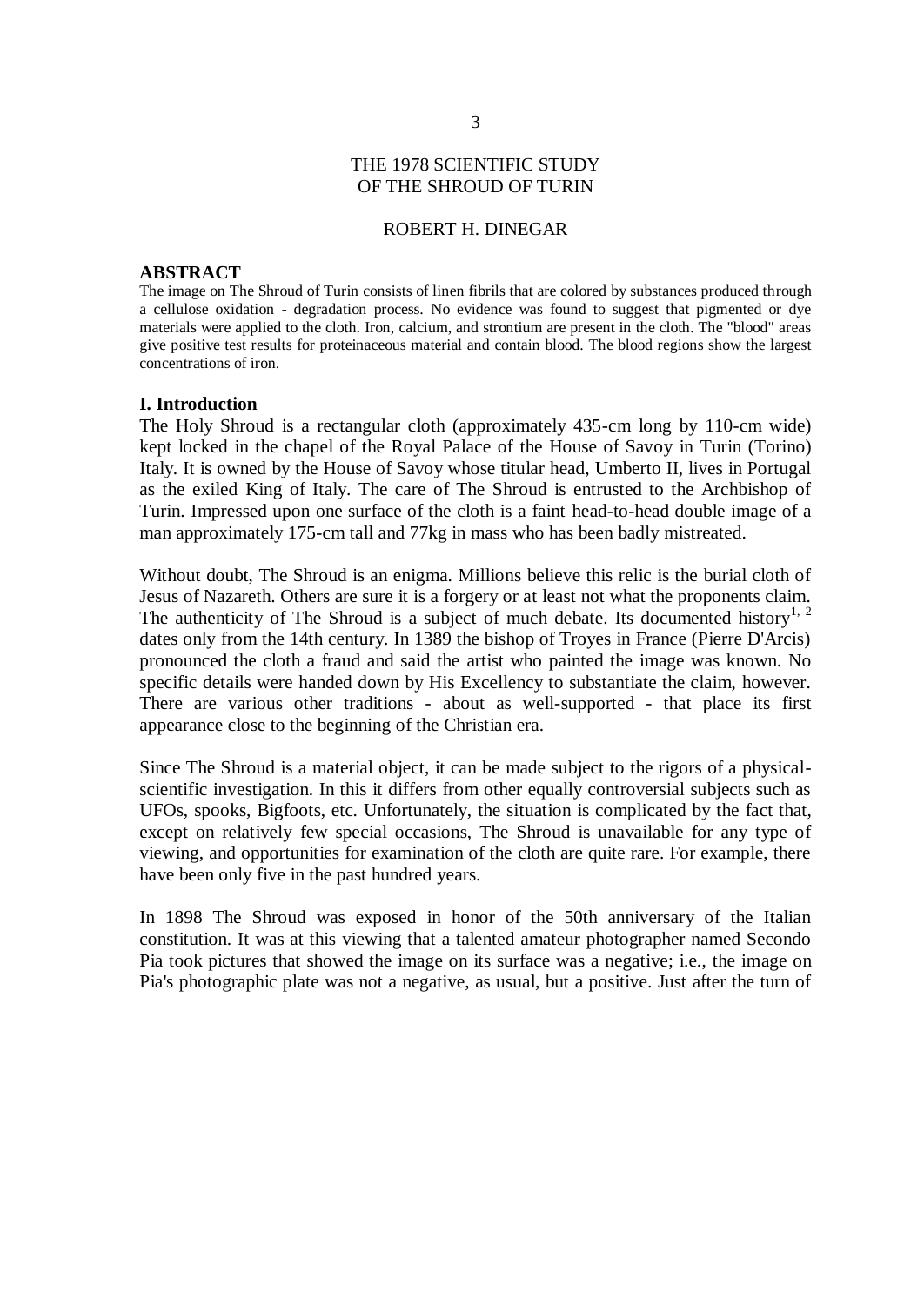the century, Paul Vignon, Professor of Biology at the Institut Catholique in Paris, put forth his "vaporograph" theory of Shroud-image formation<sup>3,4</sup>. Subsequently disproved, Vignon's mechanism involved chemical reaction of burial spices on the cloth with urea/ammonia from the sweat that covered the body wrapped in the cloth. During these same years Yves Delage, Professor of Comparative Anatomy at the Sorbonne, studied Pia's photographs and reported on 21 April 1902 to the Paris Academy of Sciences that the image on the cloth was indeed a negative and not a painting. A doctor of medicine, Delage described in great detail the side wound, scourges, etc. In May 1931, Giuseppi Enrie took excellent photographs that have been used as the main resource material over the last 50 years by sindonologists. They also have been the most popular and widely disseminated pictures of The Shroud. A few years later Pierre Barbet, Surgeon-General at St. Joseph's Hospital in Paris, studied pictures of The Shroud and made experiments with cadavers<sup>5</sup>. He established that in crucifixion nails must penetrate wrists - not palms of the hands - in order to support the weight of a human body. It is interesting to note that the discovery a few years ago of the remains of a man crucified during the first years of the Christian era show that this requirement was also known at that time. Evidently the knowledge was forgotten after the prohibition of crucifixion for the tradition that comes down through the centuries has nail holes in the palms of hands. Barbet's experiments also showed that the action of nailing through the wrist brings about median nerve injury that causes palm-ward contraction of the thumb. This, too, must have been observed in ancient crucifixions. In contrast, this effect was remembered for it appears in iconography at least as early as the 9th century.

In 1969 and 1973 venerable and rather parochial groups of scientific experts examined the cloth. Photographic and microscopic investigations were accompanied (in 1973) by removal of a number of thread samples and two swatches from carefully selected areas. Included were several threads from "blood" areas as well as from non-blood/off-image regions for textile analysis. These are now known as the "Raes' samples"<sup>1</sup>. It was during the 1973 television exposition and scientific study that Max Frei, forensic expert from Zurich, Switzerland, removed samples of surface material from many places on the cloth that permitted his now well-known pollen study<sup>6</sup>. His results stated the finding of pollens indigenous to each part of the world in which The Shroud had been thought to reside during its centuries-long history. It is unfortunate that his work has been mistaken for a dating of the cloth, something Frei himself vigorously denies but is unable to stamp out. The general conclusion of the teams that worked during these years was that the cloth could be authentic but that more work was highly desirable<sup>7</sup>. This recommendation was fulfilled 8-13 October 1978 by the scientific investigation known as Operation STURP: The Shroud of Turin Research Project.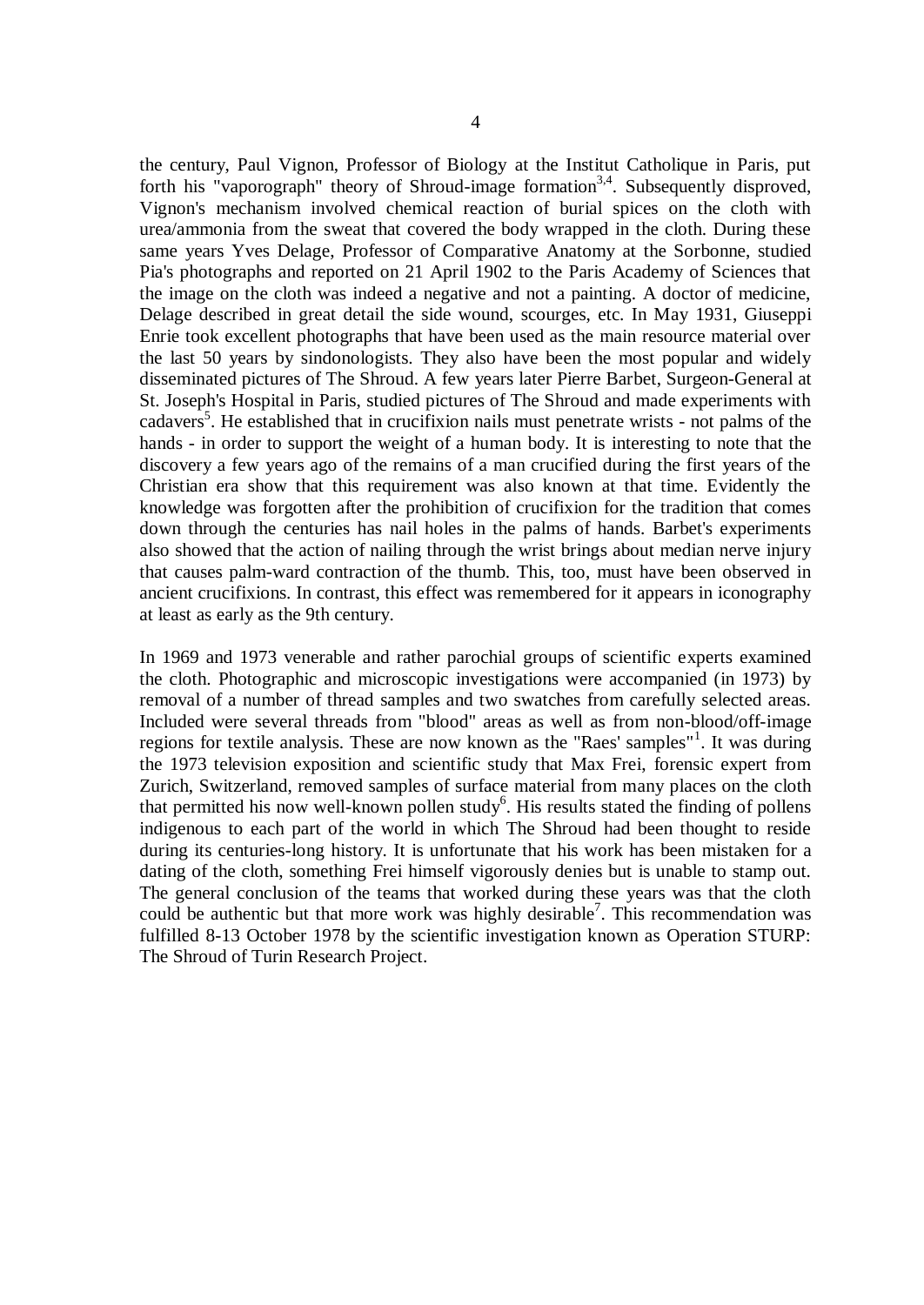The first phase of STURP actually began before The Shroud was examined, although this was unrecognized at the time. In 1976 it was convincingly demonstrated that the density of the Enrie-filmed image varied inversely with the probable distance of cloth to body, was Lambertian in nature, and had a one-to-one global mapping function. Films of paintings of The Shroud did not show these characteristics. Three-dimensional relief figures and life-sized statues were constructed from The Shroud data<sup>8</sup>.

In the late summer of 1978 (August 26) a public exposition of The Holy Shroud began. It was held in the Cathedral of St. John the Baptist in Turin, Italy, and celebrated the 400th anniversary of the relic's transfer from Chambéry in France to Turin. At the end of the six-week viewing, our team of American scientists was allowed to make non-destructive scientific measurements on the cloth. For 5 days (over 100 hours) data were collected.

# **II. Test Results**

Both popular and technical accounts of the experiments with discussion of results have been published by various team members<sup>9-18</sup>. In addition, some of the data have been publicly reviewed by nonproject persons along with ideas and theories as to what the measurements mean<sup>19-23</sup>. The current understanding and interpretation by STURP personnel of all available evidence taken together has been set forth in its report entitled "Physics and Chemistry of the Shroud of Turin: Summary of the 1978 Investigation."\* It is probably safe to say that no one of us would strongly disagree with any part of the group summary. This article reviews the data and conclusions of that report.

# **A. Cloth**

The Shroud material basically is vegetable fiber or flax, commonly called linen. There are easily visible discontinuities in the color shade of the threads. This suggests that the material was hand-processed in hanks, and the discontinuities represent the changing from one bundle of yarn to another. The linen threads are about 0.15 mm in diameter and have a "Z" twist, as do very old samples of cotton. Each thread is composed of fibrils 10- 15 pm in diameter. The cloth is woven as a twill in the herringbone pattern. The weave of The Shroud is tight but extremely resilient to an applied force. The fabric thickness at three widely separated points averages  $345 \pm 22$  µm. The Holland backing cloth thickness is  $270 \pm 51$  µm.

Although the weave structures and cloth-density variations are easily visible, radiography does not show any cloth-density discontinuities that correspond to the visible image. The total areal

\*Copies of either the detailed complete report and/or a simplified shorter<sup>12</sup> version are available from The Holy Shroud Guild, Box 336, Ephrata, PA 17522.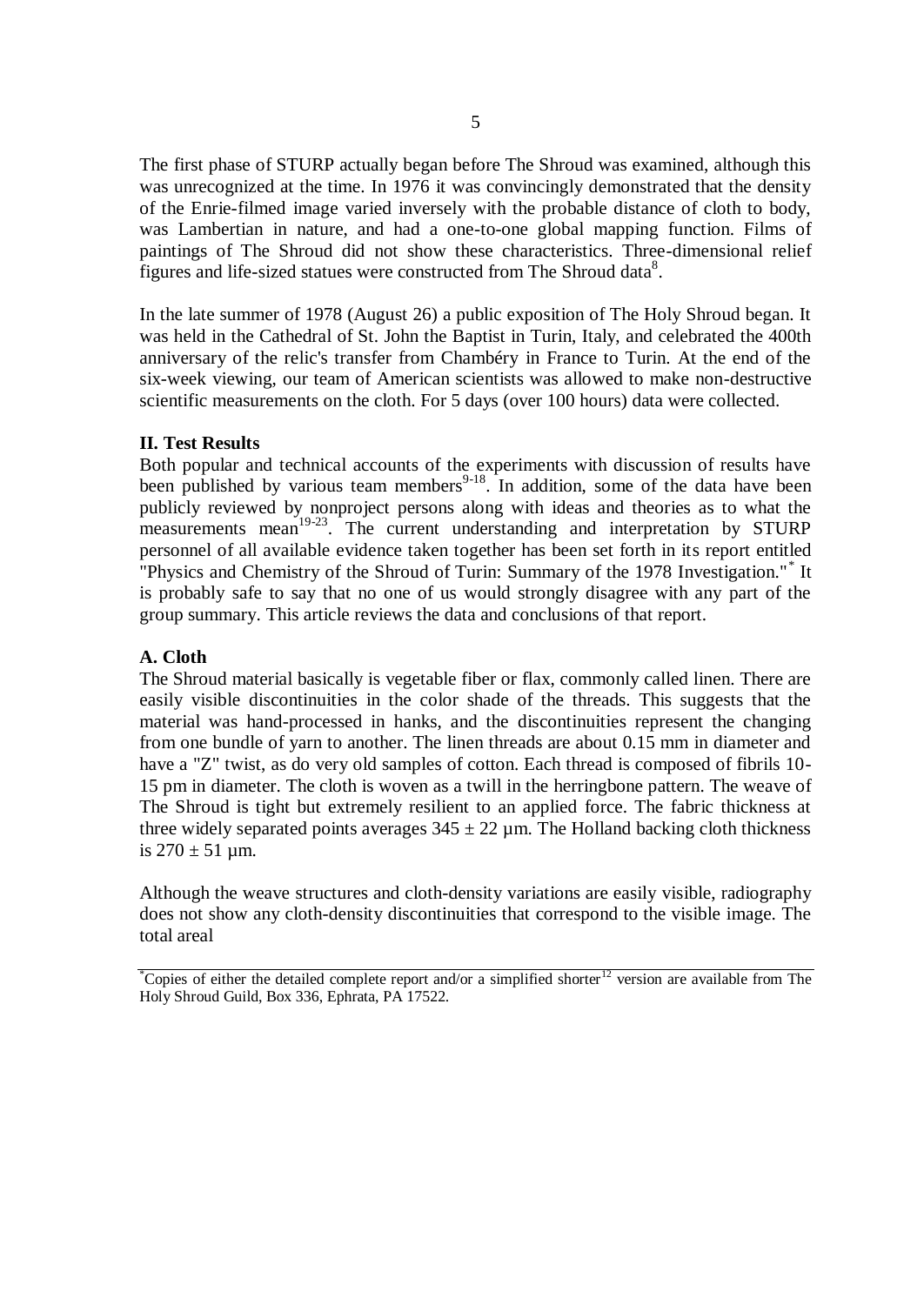density was measured<sup>13</sup> as between 30 and 40 mg /cm<sup>2</sup> for the Shroud plus the backing cloth and an average Shroud-density value of  $25 \text{ mg/cm}^2$  is estimated.

None of the data, however, provides any substantial clues as to the actual age of the cloth which has the impressed human image. A universally accepted technique for obtaining a satisfactory age for objects of this sort is the  $^{14}$ C method. This procedure determines the time that has elapsed since the material left an equilibrium state with its environment by measuring the radioactive  $^{14}C$  and stable  $^{12}C$  concentrations. Knowledge of the rate at which  ${}^{14}C$  disintegrates into  ${}^{14}N$  allows an "object age" to be calculated. Until recently much too large amounts of The Shroud cloth would have been required to obtain a date in this manner. In the middle 70's, however, new techniques<sup>24</sup> in carbon-dating methods were developed that decreased the amount of cloth necessary by at least a factor of 10, from a square meter to only several square centimeters in area. Measurements<sup>25</sup> on old Egyptian mummy cloth have given accurate results and demonstrate that this technique could be readily applied to similar samples from The Shroud.

In October 1978 The Second International Sindonological Symposium held in Turin was told that Church authorities would consider releasing Shroud material when at least 2 universities agreed on which of the several available <sup>14</sup>C procedures should be used. The Shroud of Turin Research Project has studied the capabilities of the radiocarbonmeasuring scientific community. A detailed report has been written. It concludes: 1) there are now 5 laboratories in the United States and overseas that agree on the procedures; 2) fresh, well-documented samples should be used, and these can be taken from areas of the cloth that will leave the Shroud visually untouched; 3) sample-preparation procedures can insure no error in date due to foreign contamination accreted over the centuries; and 4) the calibration curve that relates radiocarbon time to chronological time has been refined and probably will give an error of less than  $\pm$  150 years in the final date.

# **B. Image**

The image is probably the most intriguing aspect of The Shroud. The joined frontal and dorsal likenesses appear at first glance to be the work of human hands. If the image were produced by a skillful artist, he would probably have either added colored substances to the cloth or changed the chemical structure of parts of the cloth so that they absorb certain wavelengths of visible light.

Microscopic observations show that the image is caused by a discontinuous distribution of translucent yellowish fibrils. For pure image the colored fibrils appear only on the topmost surfaces of the threads, and the coloration extends only 2 or 3 fibrils deep. The color density of a fibril varies by less than a factor of two. The number of fibrils per unit area appears to determine the darkness of an image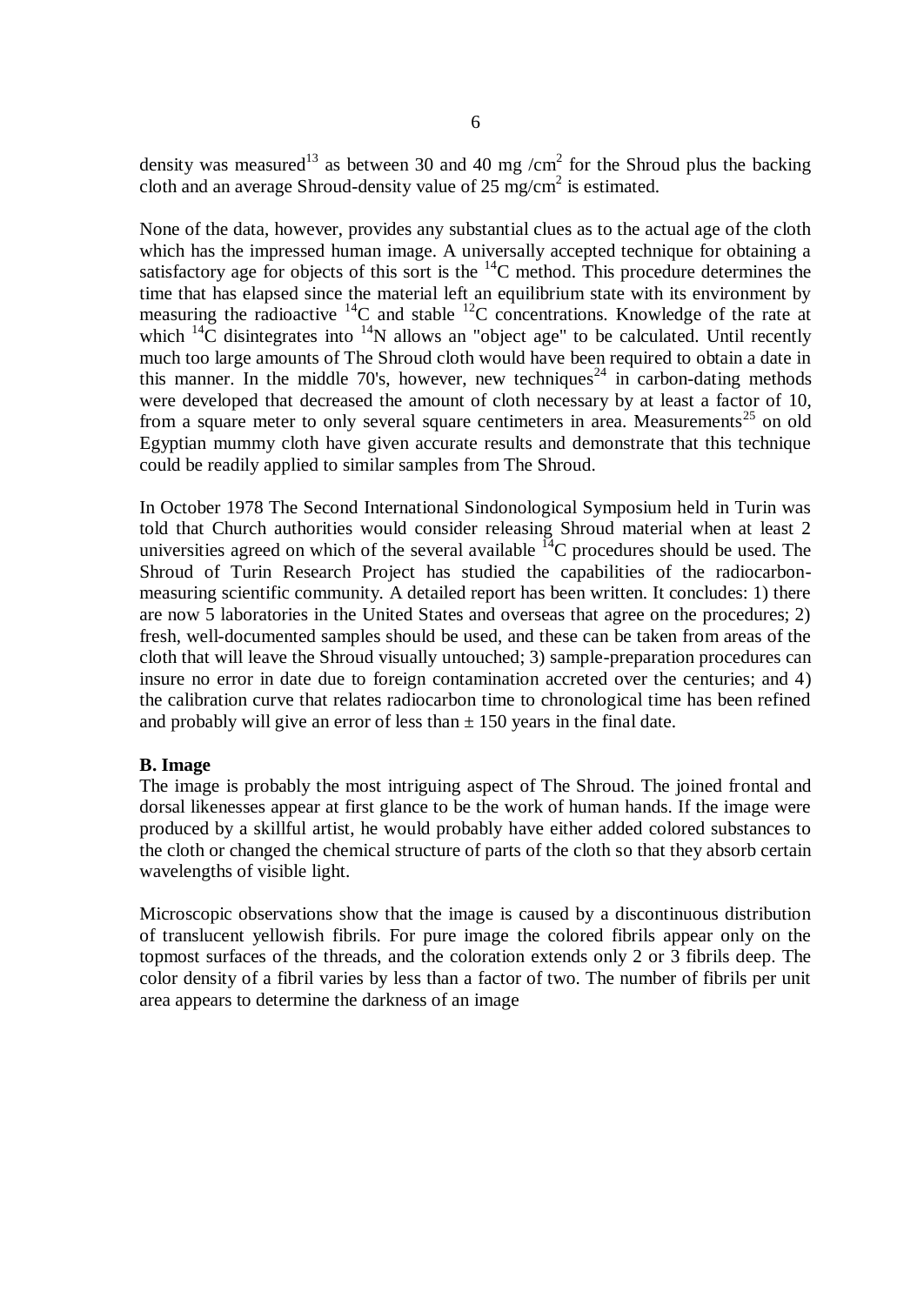portion. Both the frontal and dorsal images show this effect. Color does not saturate the cloth in any image area. There is an absence of liquid capillary flow into the image threads.

The image is best (most vividly) seen at a distance. It fades as the observer approaches and is difficult to locate under magnification. There is nothing mysterious about this property; it is a well-known phenomenon. In diffuse-image situations, the human eye discriminates better when more area of the image can be seen at one time.

Portions of the image that intersect areas scorched in the fire of 1532 show no change in color or density. It is questionable whether either organic dyes and stains or inorganic pigments and painting media could have survived unaltered temperatures that must have reached at least 800ºC. No evidence for scorched paint can be seen. There is also no evidence that any part of the image is water soluble. The flow of the water used to extinguish the fire of 1532 was not impeded by the image, hence the probability of the presence of nonsoluble or hydrophobic paints is slight. Slight retardation does seem to exist in the "blood" area of the side wound.

There is no appearance of brush marks, angular dependence of image density, nor nonuniform image fading. The abrupt, obvious change in facial image density is not a chin band as sometimes has been suggested. Variations in image density occur where the material used to weave the cloth changes and threads overlap. An argument can be made, however, from other aspects of the image, that a chin band is indeed around the head.

X-ray fluorescence examination revealed iron, calcium, and strontium in all areas tested  $13$ . Within the sensitivity and precision limits of the experiment, there does not appear to be any discontinuity in elemental composition between the image and non-image areas. The scan across the facial image area gave an average iron concentration of  $12 \pm 2 \text{ µg/cm}^2$ , while that across the dorsal foot region recorded  $38 \pm 3$  µg/cm<sup>2</sup>. One can only speculate why the amount of iron is significantly larger in the latter—excess dirt or more blood could explain the facts. In any event this region seems to be an anomaly, and the background concentration of iron appears to be of the order of 10  $\mu$ g/cm<sup>2</sup>. Relatively large amounts (200  $\pm$  50 µg/cm<sup>2</sup>) of calcium and a very small quantity (2.5  $\pm$  1.0 µg/cm<sup>2</sup>) of strontium were found. Examination of threads removed in the 1973 investigation (Raes' samples) gave the same identification plus smaller trace amounts of potassium, chlorine, and lead. No concentration of arsenic characteristic of the yellow pigments available in the 14th century was found in the image fibrils.

Ultraviolet and visible reflectance and fluorescence measurements on the image, scorch, "bloodstain," and clear areas were made<sup>17</sup>. The reflectance background data are consistent with that associated with old linen material containing carboxyl, carbonyl, and double bonds of varying degrees of conjugation; i.e., cloth yellowed through chemical changes in the cellulose molecules.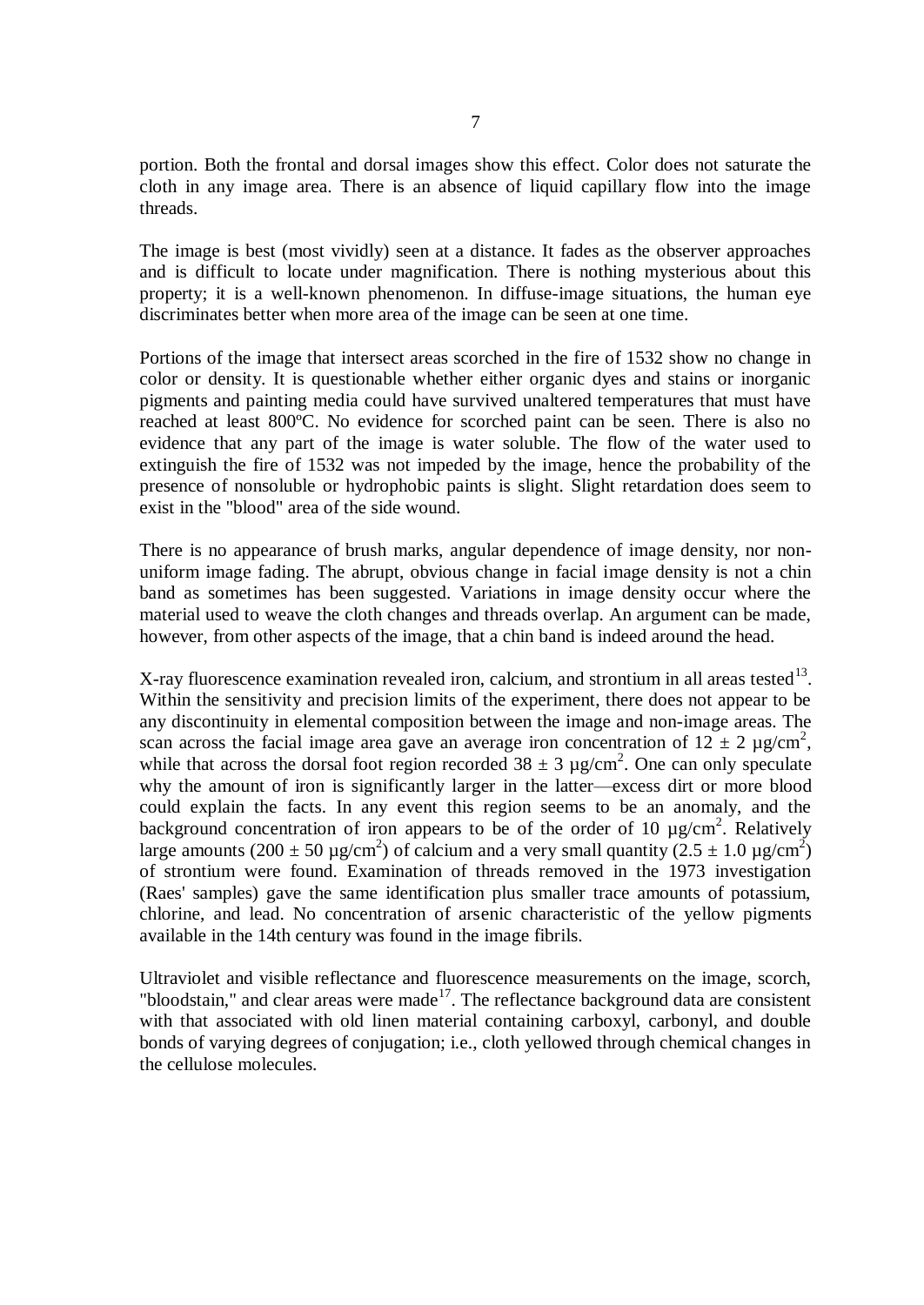The relative spectral reflectance of the image generally increases with the wavelength of the light used to examine it. There appears to be no fine structure in any of the spectra. The image areas showed none of the spectral characteristics expected from normal dyes, stains and pigments. The average image density exhibits a broad maximum near 300 nm which decreases monotonically to 750 nm. There is a decreasing image contrast from the near ultraviolet to the near infrared. The image decreases the reflectance, as do the scorches, "bloodstains," and cloth-mottling.

The cloth background fluoresces with a broad maximum near  $435 \text{ nm}^{17}$ . Mottling diminishes the fluorescence, as do the scorches. The image and "bloodstains" are nonfluorescent. Animal gelatin is impure and fluoresces. Because the image does not fluoresce, it cannot contain this protein-type binder. The most sensitive protein test (fluorescamine) showed no protein whatsoever in the image.

An examination of the fibrils removed from the cloth by a "stickytape"<sup>26</sup> technique showed that the image has a distinct straw-yellow color. Non-image areas showed a very different pale-yellow color. Very small particles of iron oxide are found in those areas where the water-stain margin intersects other features. The image is not due to protein or iron oxide.

Chemical spot tests on the fibrils and the nature of the tests show that the image color is due to the presence of a cellulose degradation product - specifically, dehydrated acid oxidation with the formation of a conjugated carbonyl chromophore - and not due to paint pigment, dye, or stain. Microchemical staining techniques show unequivocally the presence of protein-like material only in the "blood"/image areas $^{18}$ .

There are ways to alter the chemical composition of cellulose in linen cloth to produce an image. The first is simply scorching or burning the material. Light scorches that do not color the reverse side of a cloth can be made easily, either by direct contact or radiant energy transfer. They do not change the gross mechanical properties of the cloth and do not fade with time. Scorches are stable to further heating up to temperatures and times that will produce an equivalent scorch in the base material. Furthermore, scorches do not move as water percolates through them, nor do they impede water flow. The chemical components of scorches are not soluble in many solvents.

The image and the scorched regions of The Shroud have common physical and chemical properties. The fibrils in both areas are colored throughout their bulk, are translucent, and appear unaffected by known previous washings. The spectral reflectances of the image and the areas scorched 'in the fire of 1532 are quite similar. The mean reflected density of five image areas agrees within experimental error with the mean value of the light scorches. The fluorescence curves of the body image areas and the light scorch areas also are comparable. There is a pronounced maximum at about 450 nm, a value shifted slightly towards longer wavelengths from the non-image area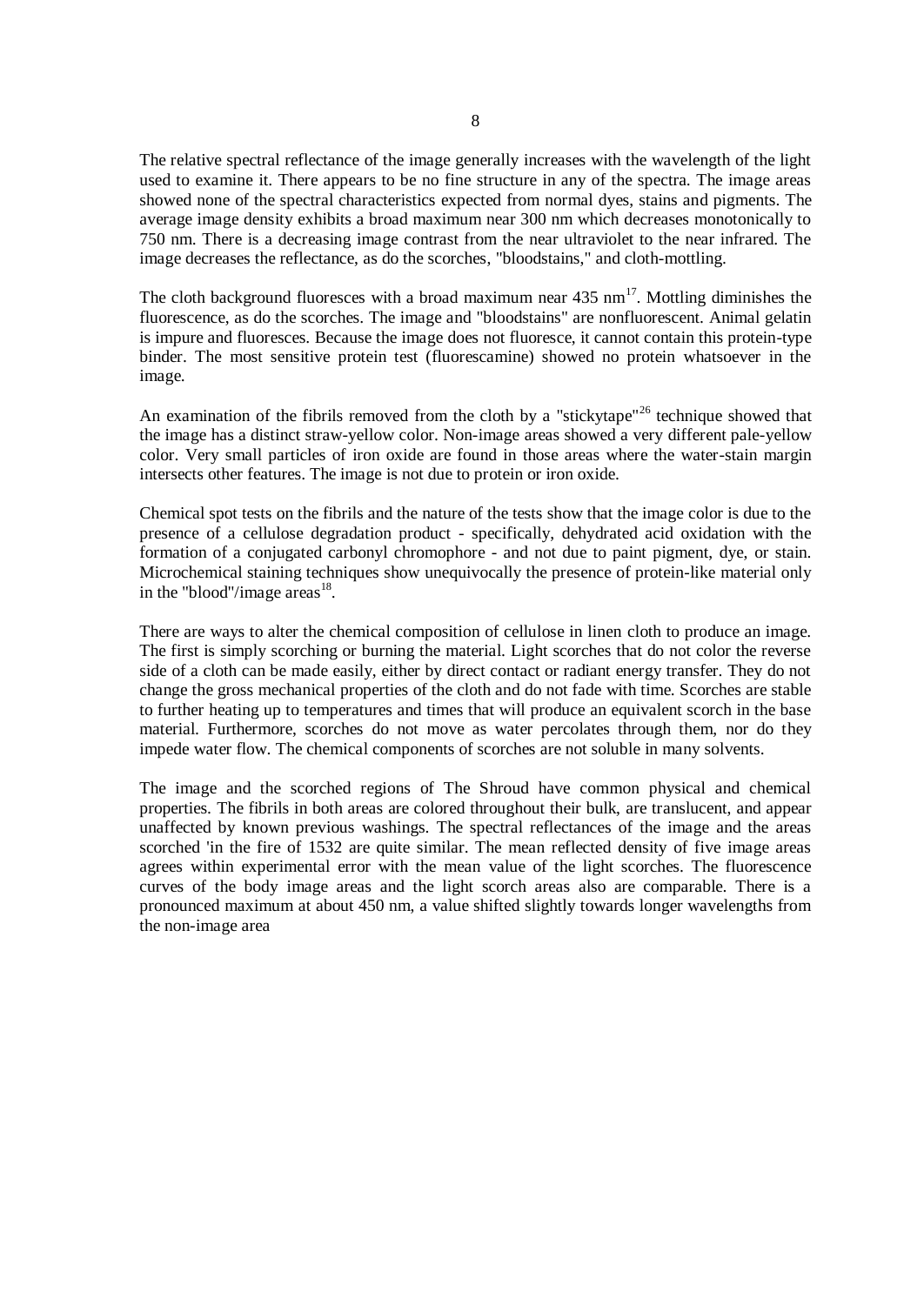maximum. Both the image and light scorches reduce the background fluorescence $17$ .

Despite the apparent correlation, the resemblance of the body image to the light scorches from the fire may be superficial $2^{7,28}$ . Subtle color differences do exist. The scorches on The Shroud appear to be visually redder than the body image and they also differ somewhat in the ultraviolet fluorescence characteristics. The discrepancies may be attributed to different surrounding conditions during the two formation processes. In the fire of 1532 The Shroud was scorched while inside a metal box, and we may surmise that oxygen was limited at that time. In this case, the temperature would be relatively high in the scorching zone, and several reactive pyrolysis products would be produced. Pure cellulose heated in an oxygen-depleted environment produced pyrolysis products that fluoresced in the same manner as those Shroud areas damaged in the medieval fire<sup>28</sup>. If the image is the result of a scorch, a temperature lower than that of a fire would be expected to have been operative and the oxygen concentration that of air, which is not an oxygen-deficient atmosphere.

A second way of altering the chemical composition of the cloth so that it can be seen visually includes mechanisms in which the underlying material is treated by an applied reagent which either produces an image immediately or sensitizes the area so that a latent image eventually is developed by aging and/or heat<sup>15</sup>. Concentrated sulfuric acid will do the first. Linen baked dry in air for 7.5 hrs. at 150ºC qualitatively reproduced the spectral reflectance and fluorescence characteristics of The Shroud background areas. In the same type of experiment, areas of linen treated with materials such as skin secretions (perspiration plus oils) or olive oil in very thin coatings, followed by baking in air at 140º for 3.5 hrs., became yellower than the discoloration associated with the untreated baked linen sample. The samples did not darken with continued baking's. Such an experiment involves a diffusion (liquid) process. A molecular transport phenomenon such as this demands contact throughout. This does not occur with all The Shroud image, particularly the face.

A detailed mechanism for the formation of the image has not yet been formulated. Vapor diffusion of the sensitizing materials is unlikely because the image appears only on the thread crowns and not throughout the weave structure. In contrast to the face, however, direct contact transfer must have been operative on the torso for the scourge marks are transferred as blood. The general appearance of these scourge marks depends upon the wavelength of the illuminating light; in the near ultraviolet (335-375 nm) fine scratches also appear. Without intimate communication of the subject with the linen, the high resolution of the scratches could not have been preserved.

We have absolutely no indication that the image was produced by the hand of man. In fact, it appears we have evidence of its being "acheropoietos."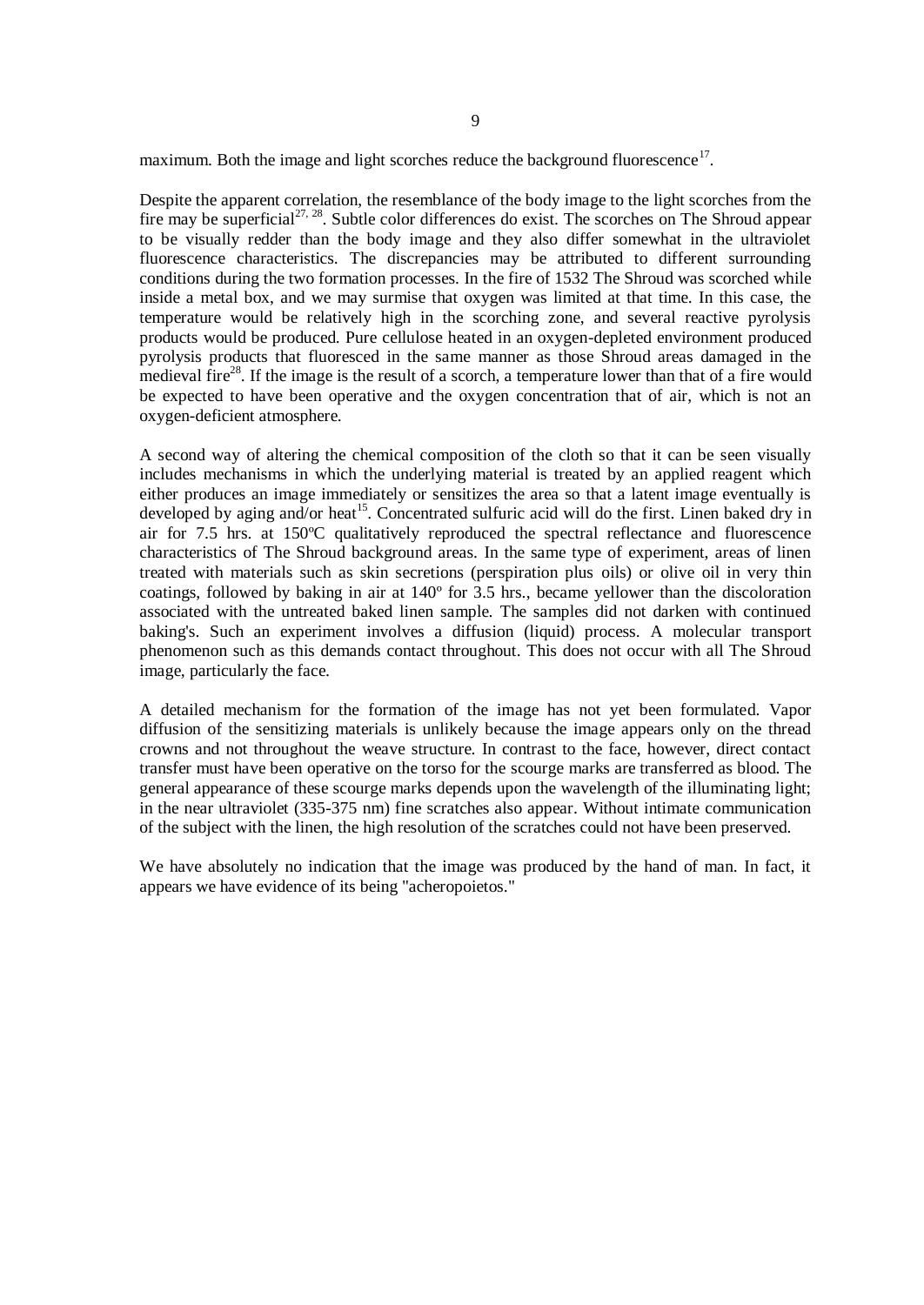## **C. Bloodstains**

One of the goals of the project was to characterize the stains which appear to be blood. In addition to any intrinsic importance of their own, "bloodstain" data might provide circumstantial evidence and supplemental clues that would shed light and understanding in other areas of the overall picture. For example, if blood is not identified, The Shroud is not what some claim it to be and probably not a burial cloth at all, while a positive hematic analysis could answer the question of which first went on the cloth, blood or image. Unfortunately, bloodstain data can say nothing positive about the origin of The Shroud—blood could be present equally well from both "painting" and natural clothmarking processes. Finally, the emotional interest in this subject simply cannot be overlooked. All in all, stain characterization is important.

Under moderate magnification the "blood" looks as if it went on as a viscous fluid that flowed around the threads and soaked through to the opposite side of the cloth where it is also visible. The stain areas appear brownish-red in reflected white light and crimson in transmitted. Old blood can vary in color across the whole spectrum. It is thus to be expected that the color of the individual "bloodstained" fibrils is not strictly uniform<sup>27, 28</sup>. In some cases the "blood" appears to surround or coat the fibrils and in others it is lying free. Microspectrophotometry using visible light showed intense absorption near 410 nm (Soret peak), characteristic of porphyrinic material. Twelve tests for blood are positive, results that corroborate the findings of the spectral tests<sup>29</sup>.

Chemical analysis confirmed the presence of porphyrinic material. The samples were treated with a strong reducing agent to change iron to the ferrous state and then with a concentrated strong acid to displace it. Under near ultraviolet radiation the treated sample of blood fibrils was seen to fluoresce in the red, confirming the presence of porphyrin and, therefore, also blood in the alleged "blood" areas".

Radiography revealed no high-density structures that might correspond to the visible blood stains. However, in the blood areas the x-ray fluorescence studies indicated 30-40  $\mu$ g/cm<sup>2</sup> of iron concentrations above the measured or inferred background levels<sup>11</sup>. This is consistent with the presence of blood.

Bloodstains do not fluoresce—it is virtually totally absorbing in the ultraviolet. However, at the border of the scourge marks and around the periphery of the heavier blood flows, there is a white fluorescence, invisible in white light. When tested chemically this was identified as serum albumin. Blood degradation products in the form of bile pigments were also found.

There is no specific absorption spectrum for blood *per se*<sup>18, 30</sup>. The spectral characteristics depend upon the chemical state of the hemoglobin and also on its state of aggregation. The Shroud blood data are those for "perturbed" acid methemoglobin, the chemical state in which the iron in the hemoglobin is oxidized<sup>29, 30</sup>. Published absorption spectra (480-640 nm) for acid methemoglobin correspond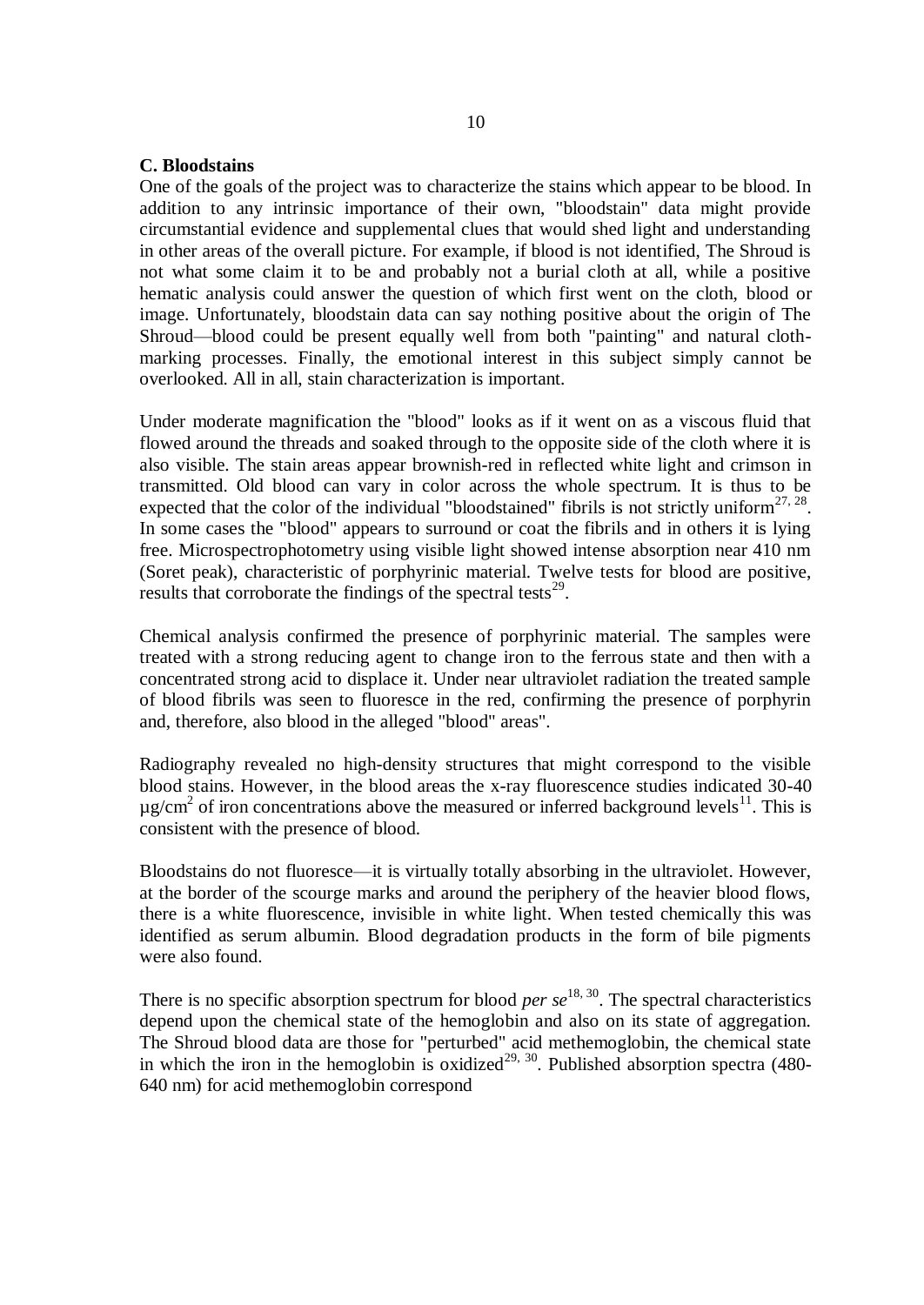to The Shroud curves and even include the small absorption structure in the near infrared  $(630 \text{ nm})^{29, 31}$ .

# **III. Conclusions**

The combined evidence at this time makes it appear improbable that The Shroud image consists of pigmented material applied to the cloth. None of the findings suggest that the image is a direct result of printing, rubbing, spraying, or brush painting.

The fluorescence and reflectance characteristics of The Shroud as well as the apparent chemical nature and microscopic appearance of the image support the contention that the image is a cellulose degradation effect. How this came about is unknown. Also still unanswered is the extremely important question as to whether the image is the result of aided or unaided natural processes.

The evidence is sufficient to conclude that the "blood" areas on The Shroud are blood. The presence of protein, the optical absorption, microchemistry (including induced porphyrin fluorescence), and the iron concentrations determined by x-ray fluorescence all support this conclusion.

# **IV. Acknowledgements**

The author is indebted to Dr. John Heller of New England Institute for many hours of productive scientific discussion of the data from Operation STURP and to Dorothy Crispino, Editor of *Shroud Spectrum International*, for calling to his attention the evidence from early iconography.